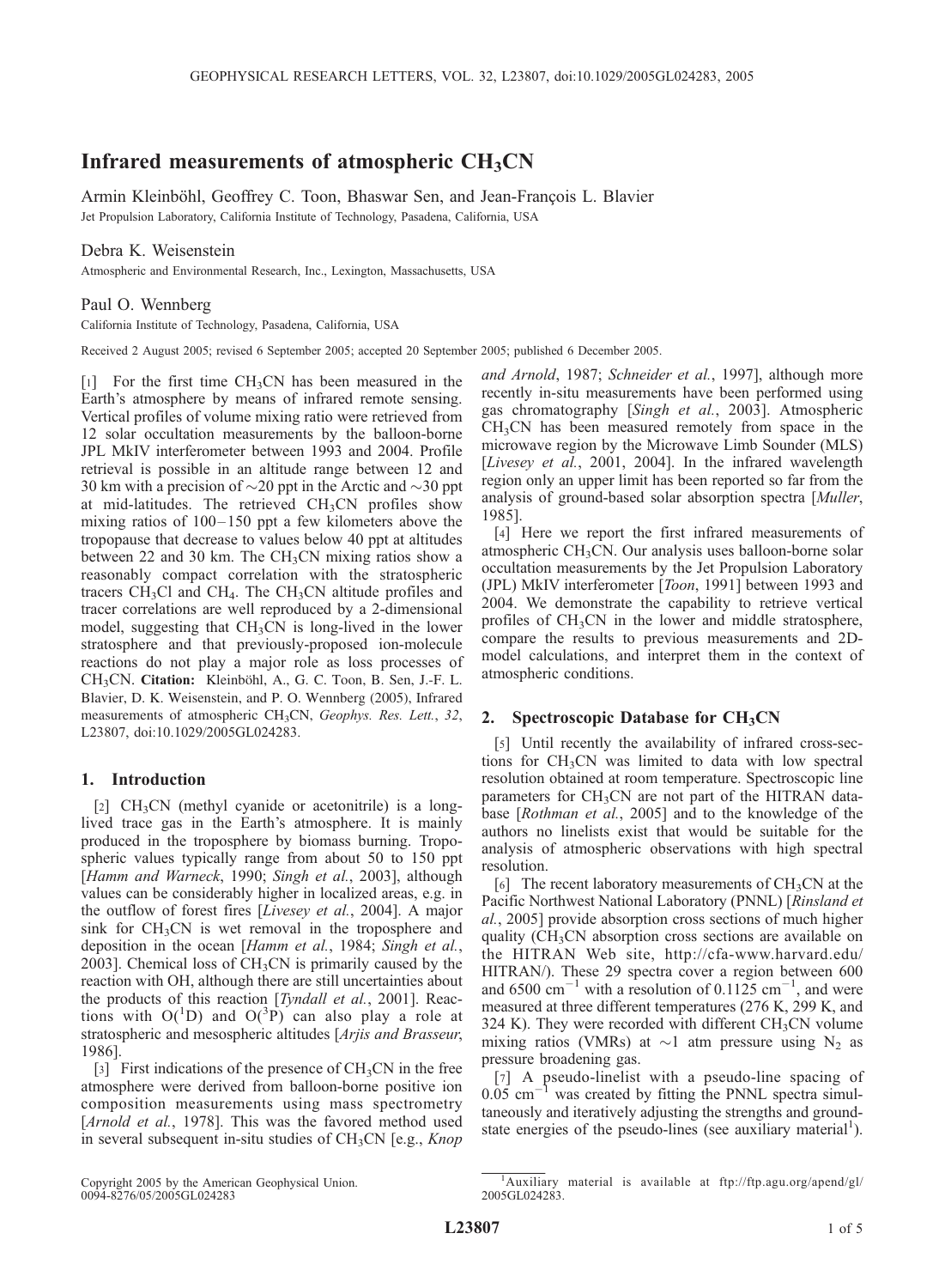

Figure 1. Spectral fit to a MkIV limb transmittance spectrum at a tangent altitude of 11.96 km during a solar occultation measurement performed in May 1997. a) Residual without  $CH<sub>3</sub>CN$  linelist. b) Residual including CH3CN pseudo-linelist. c) Partial transmittance attributed to  $CH<sub>3</sub>CN.$  d) Measured transmission spectrum (symbols) and fit including  $CH<sub>3</sub>CN$  pseudo-linelist (solid line), and identification of major absorption features.

The pseudo-linelist covers a spectral region between 870 and  $1650 \text{ cm}^{-1}$ , which includes the two bands with the strongest absorption features at  $1463.3$  cm<sup>-1</sup> and  $1042.\overline{3}$  cm<sup>-1</sup>, respectively (a copy of the pseudo-linelist is available from the authors by request).

## 3. Analysis of Solar Occultation Spectra

### 3.1. Spectral Fitting

[8] In the following paragraphs we show analyses of solar occultation measurements, taken with the JPL MkIV Fourier transform interferometer. The MkIV covers a spectral range between 650 and 5650  $\text{cm}^{-1}$  with a spectral resolution of  $\sim 0.01$  cm<sup>-1</sup>. During balloon-borne operation, the MkIV instrument views the sun through the atmospheric limb at sunset or sunrise, hence providing a high sensitivity to trace gases due to the long paths through the atmosphere.

[9] The present analysis comprises 12 balloon flights, which were performed between 1993 and 2004. Five flights were launched from Ft. Sumner, NM  $(34.5^{\circ}N, 104.2^{\circ}W)$ , one from Daggett, CA  $(34.9^{\circ}N, 116.8^{\circ}W)$ , two from Fairbanks, AK (64.8°N, 147.7°W), and four from Kiruna, Sweden (67.9°N, 21.1°E). During a sunset or sunrise measurement the duration of a single spectral scan leads to a tangent altitude separation of typically  $\sim$ 1 km in the Arctic and  $2-3$  km at mid-latitudes. The measured sunset and sunrise spectra ratios were obtained using an exoatmospheric spectrum derived from low-air mass measurements from float altitude. The spectral fitting was performed using a nonlinear least squares algorithm to determine the slant column abundances of each target gas in each spectrum. For a more detailed description of the retrieval process the reader is referred to Sen et al. [1996].

[10] Preliminary analyses showed that only the  $CH<sub>3</sub>CN$ absorption feature at  $1463.3 \text{ cm}^{-1}$  is sufficiently strong to warrant quantitative analysis at typical atmospheric CH<sub>3</sub>CN concentrations. A frequency window between 1462.0 and 1464.4 cm<sup>-1</sup> was chosen for analysis. This window contains significant absorptions of  $CH<sub>4</sub>$ , H<sub>2</sub>O, HDO, and HCN, so the amounts of these gases were adjusted simultaneously with the  $CH<sub>3</sub>CN$  amount. Additionally, a continuum level, a continuum tilt, a frequency shift, and a zero level offset were adjusted during the fitting of the atmospheric spectra.

[11] The  $H_2O$  line parameters were taken from R. A. Toth et al. (Air-broadening of  $H_2O$  as a function of temperature:  $\overline{696}$  to 2163 cm<sup>-1</sup>, submitted to *Journal of* Quantitative Spectroscopy and Radiative Transfer, 2005). The line parameters for the other gases were based on HITRAN 2004 [Rothman et al., 2005]. Initial spectral fits revealed some systematic residuals inside the fitting window. These were tracked down to errors in the  $CH<sub>4</sub>$ widths and positions. To remedy this deficiency, laboratory measurements of  $CH<sub>4</sub>$  from the Kitt Peak National Solar Observatory were analyzed, and line positions and/ or broadening coefficients for some lines were adjusted accordingly (see auxiliary material). Additionally a pseudo-linelist for the ethane band centered around  $1500 \text{ cm}^{-1}$ , which is missing in HITRAN, was included to further improve spectral fits.

[12] The diamond symbols in Figure 1d show the measured transmittance spectrum in the frequency window that was analyzed. The major absorption features of  $CH<sub>4</sub>$ ,  $H<sub>2</sub>O$ , and HDO are identified. This particular spectrum was taken on a balloon flight from Fairbanks, AK, on 8 May 1997 at a tangent altitude of 11.96 km.

[13] Figure 1a shows the residual (measured spectrum calculated spectrum) of a fit to this measurement without taking the  $CH<sub>3</sub>CN$  pseudo-linelist into account. The absorption feature of  $CH_3CN$  around 1463.3 cm<sup>-1</sup> can be clearly identified. Other residuals present in Figure 1a correlate with lines of CH<sub>4</sub> (1462.68 and 1463.03 cm<sup>-1</sup>) or H<sub>2</sub>O  $(1462.37$  cm<sup>-</sup> 1 ).

[14] Figure 1b shows the residual when including the new pseudo-linelist for  $CH_3CN$ . The fit in the region around  $1463.3$  cm<sup> $-1$ </sup> improves considerably, the overall root-meansquare error for the fit in the window decreases from 0.20% to 0.13%. The solid line in Figure 1d shows the actual fit to the measurement.

[15] Figure 1c shows the partial transmission attributed to  $CH<sub>3</sub>CN$ . The absorption feature is about 2% deep at this tangent altitude and its shape nicely matches the residual around  $1463.3$  cm<sup>-1</sup> in Figure 1a.

#### 3.2. Profile Retrieval

[16] To retrieve a vertical profile of  $CH<sub>3</sub>CN$  we solve the matrix equation that relates the measured slant columns to the calculated geometrical slant paths on a vertical grid of 2 km spacing. For this, a linear equation solver is used together with a smoothing constraint. Furthermore an a priori constraint is used for altitudes above the balloon.

[17] Figure 2a shows the retrieved  $CH<sub>3</sub>CN$  profiles from the 12 balloon flights. All profiles show VMRs around  $100 - 150$  ppt at low altitudes that decrease as altitude increases. The highest altitude level given in Figure 2a is the level where the error starts to exceed the retrieved value, for mid-latitude profiles this is the case at  $26-30$  km, for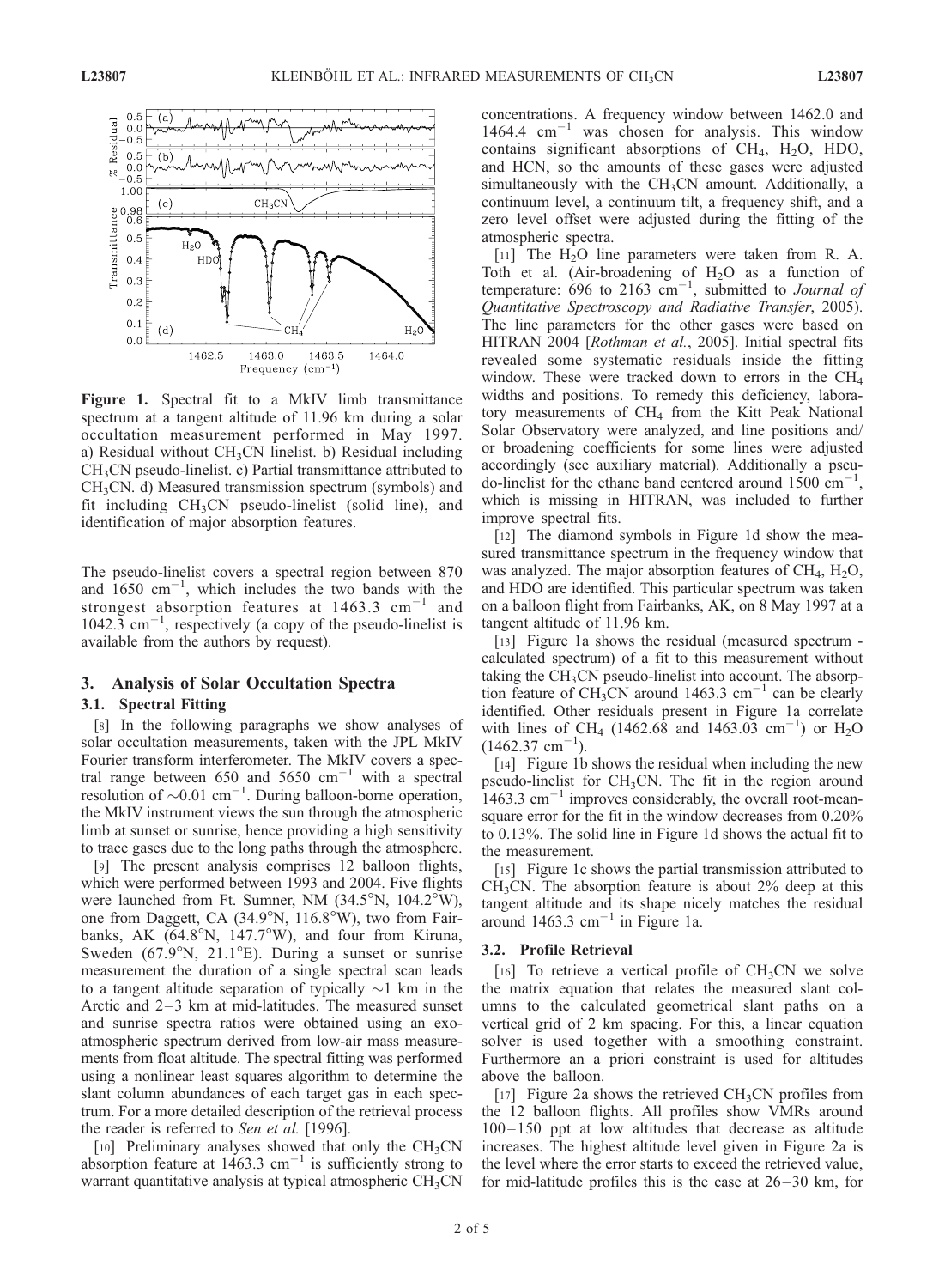

Figure 2. Retrieved vertical profiles of  $CH<sub>3</sub>CN$  from 12 balloon flights between 1993 and 2004 vs. a) altitude, b)  $CH<sub>3</sub>Cl$ , and c)  $CH<sub>4</sub>$ , measured simultaneously in the same air mass by the MkIV instrument. The error bars give typical precisions for measurements at mid-latitudes (red) and in the Arctic (green). Black solid lines indicate measurements from literature sources (Sin03: mean and std. dev. of airborne gas chromatographic measurements in the upper troposphere [Singh et al., 2003], Sch97: range of airborne mass spectrometric measurements in the lowermost stratosphere assuming a tropopause altitude of 10 km [Schneider et al., 1997], Bra83: range of balloon-borne mass spectrometric measurements summarized by Brasseur et al. [1983]). Black dashed and dotted lines show profiles calculated with a 2D model.

Arctic profiles this altitude is typically lower  $(22-24 \text{ km})$ . The lowest usable altitude level is determined by the amount of water vapor absorption in the spectrum. Below a certain altitude some of the water vapor lines become very strong and difficult to fit, which disturbs the retrieved  $CH<sub>3</sub>CN$ . This altitude region starts typically below 16 km at mid-latitudes and below 12 km in the Arctic.

[18] The two error bars given in Figure 2a show the precisions derived from the spectral residuals that are typical for retrievals in the Arctic and at mid-latitudes. In the Arctic the precision is in the order of  $15-25$  ppt, mainly due to longer occultation durations  $(1-2$  hours). At midlatitudes the shorter occultation duration  $(\sim 35$  minutes) leads to precisions around  $25-35$  ppt.

[19] Regarding the absolute accuracy of the retrievals, a fit to the 29 PNNL laboratory spectra shows that the pseudolines correctly represent the spectra to within 0.7% of the given  $CH<sub>3</sub>CN$  amount in this frequency region (see auxiliary material). We note that an additional uncertainty may arise from the extrapolation of the temperature dependence of the pseudolines from laboratory temperatures to atmospheric temperatures  $(\sim 220 \text{ K})$ . Cross comparisons between different laboratory measurements for several species suggest that the accuracy of the infrared cross-sections used to derive the pseudo-linelist should be in the order of 1.7% [Sharpe et al., 2004]. Other contributions to the uncertainty are interferences with other gases. In the case of the  $CH<sub>3</sub>CN$  retrieval these are mainly  $CH_4$  and  $H_2O$ . Assuming that the improvements of the line parameters for the  $CH<sub>4</sub>$  are erroneous by 20% leads to a change in CH<sub>3</sub>CN VMR of  $\sim$ 2.5%. For  $H<sub>2</sub>O$  the strongest influence is expected to be due to the air broadening and its temperature dependence of the strong  $H_2O$  line at 1464.905 cm<sup>-1</sup>. The uncertainty of these parameters leads to an additional uncertainty in the CH<sub>3</sub>CN VMR of  $\sim$ 1%.

#### 4. Discussion

[20] In the lower stratosphere the profiles retrieved from the MkIV spectra show VMRs around  $100-150$  ppt (Figure 2a). This compares well to the range given by airborne in-situ measurements in the lowermost stratosphere [Schneider et al., 1997] and the upper troposphere [Singh et] al., 2003]. It has to be noted that these values are significantly higher than earlier in-situ measurements [e.g., Knop and Arnold, 1987] and the upper limit obtained from ground-based infrared measurements [Muller, 1985]. They are also higher than the MLS measurements from the 1990s [Livesey et al., 2001] which did not exceed  $\sim$  50 ppt in the extratropical lower stratosphere.

[21] In the middle stratosphere the mid-latitude MkIV profiles tend to exceed in-situ balloon measurements summarized by *Brasseur et al.* [1983] while the error bars of the Arctic MkIV profiles overlap with the range given by these measurements. All profiles show a decreasing  $CH<sub>3</sub>CN$  VMR with increasing altitude. Due to the limited precision of the measurements no trend is derived from this data set.

[22] The mid-latitude VMRs generally exceed the Arctic VMRs at the same altitude, reflecting the large scale circulation of air in the stratosphere (i.e. ascending air motion in the tropics and descending air motion in the polar regions). The lower values are particularly visible in the measurements of Dec. 1999, Mar. 2000, and Dec. 2002, which took place inside the Arctic polar vortex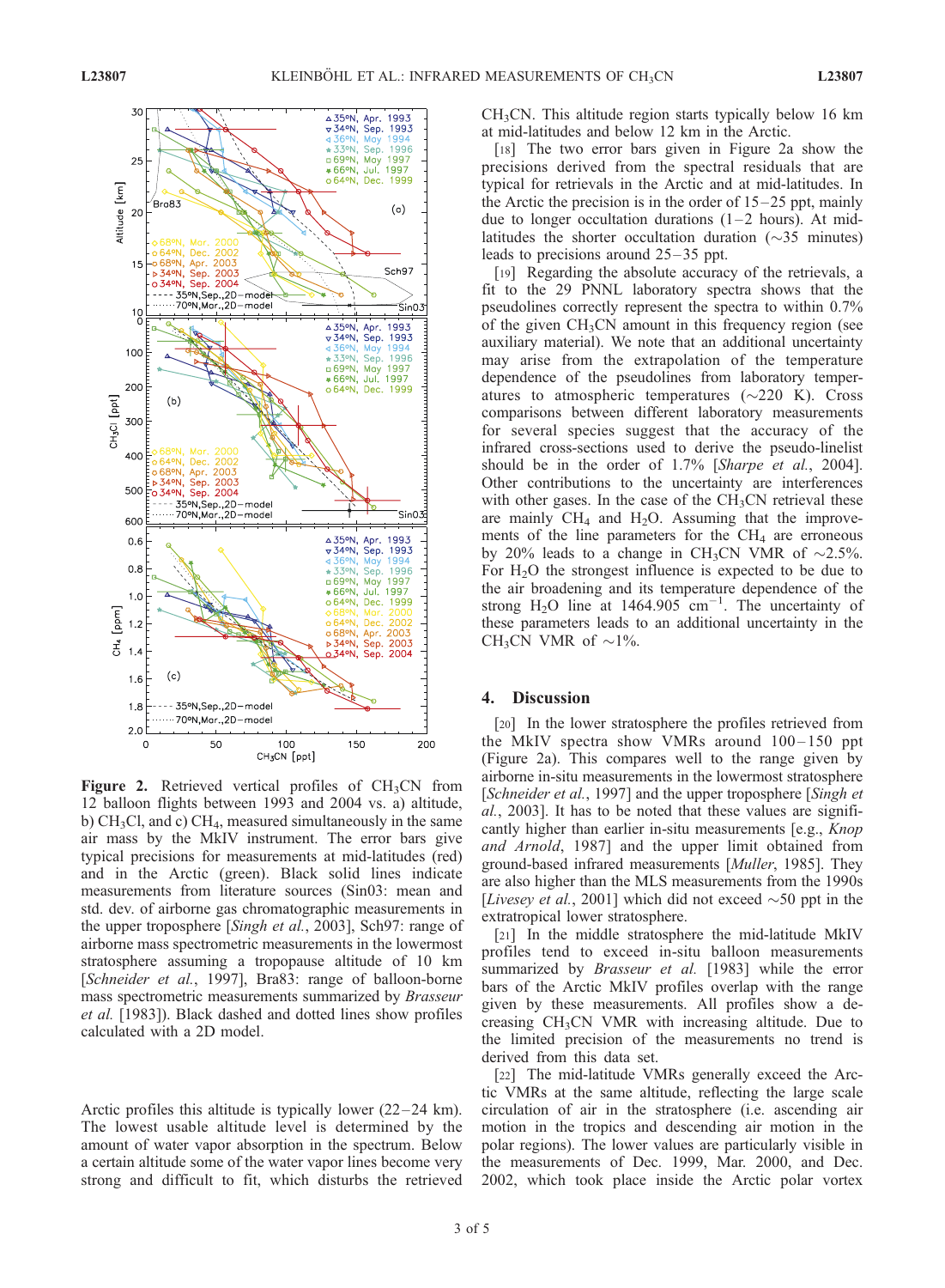where significant diabatic descent of the air masses had occurred.

[23] We compare the measured  $CH_3CN$  profiles with output of a 2D-model [Rinsland et al., 2003] that uses gas-phase, non-ion  $CH<sub>3</sub>CN$  chemistry (see auxiliary material). Figure 2a shows modeled  $CH_3CN$  profiles for 15 Sep. at  $35^{\circ}$ N and 15 Mar. at  $70^{\circ}$ N. The modeled profiles agree very well with the measurements in both mid-latitude and Arctic regions.

[24] Figures 2b and 2c show the MkIV  $CH<sub>3</sub>CN$  profiles vs. the tracers  $CH<sub>3</sub>Cl$  and  $CH<sub>4</sub>$  retrieved from the same MkIV balloon measurements. The sources of both tracers are in the troposphere, and the destruction in the stratosphere occurs mainly by the reaction with OH. Considering  $CH<sub>3</sub>CN$  VMRs on isopleths of CH<sub>3</sub>Cl or CH<sub>4</sub> should remove the variability induced by the large scale atmospheric circulation [Plumb and Ko, 1992]. The correlations of  $CH<sub>3</sub>CN$  with  $CH<sub>3</sub>Cl$  and  $CH<sub>4</sub>$  are more compact than the correlation with altitude, confirming the tracer characteristics of  $CH<sub>3</sub>CN$  in the stratosphere. We note that the  $CH<sub>3</sub>CN VMRs$  on isopleths  $>500$  ppt  $CH<sub>3</sub>Cl$  compare well to the correlation derived from in-situ data in the upper troposphere [Singh et al., 2003].

[25] Also included in Figures 2b and 2c are the modeled correlations of  $CH_3CN$  with  $CH_3Cl$  and  $CH_4$ . The agreement with the observed  $CH<sub>3</sub>CN-tracer$  correlations is excellent. This shows that the model correctly calculates the loss of  $CH<sub>3</sub>CN$  in the stratosphere by using the established gas-phase reactions.

[26] Schneider et al. [1997] concluded from an observed decrease of  $CH<sub>3</sub>CN$  in the lowest 4 km above the tropopause that the lifetime of  $CH<sub>3</sub>CN$  should not be much longer than the timescale for vertical mixing  $(\sim 1)$ yr). The compact correlation between  $CH<sub>3</sub>CN$  and the tracers derived in this work indicates that  $CH<sub>3</sub>CN$  is rather long-lived, with a modeled lifetime of about 10– 20 years in the lower stratosphere. This suggests that the ion-molecule reactions proposed by Schneider et al. [1997] do not play a major role as loss processes of  $CH<sub>3</sub>CN$ .

## 5. Summary and Outlook

[27] For the first time  $CH<sub>3</sub>CN$  has been measured in the Earth's atmosphere by means of infrared remote sensing. Vertical profiles were derived in an altitude range of about 12–30 km with a precision of  $\sim$ 20 ppt in the Arctic and  $\sim$ 30 ppt at mid-latitudes. The retrieved CH<sub>3</sub>CN profiles show VMRs of  $100-150$  ppt a few kilometers above the tropopause that decrease with altitude, reaching values below 40 ppt at altitudes between 22 and 30 km. The CH3CN VMRs reveal a reasonably compact correlation with the tracers  $CH<sub>3</sub>Cl$  and  $CH<sub>4</sub>$  in the considered altitude range, and are in excellent agreement with the 2D-model, which suggests that the known, gas-phase loss mechanisms are fully adequate to explain the abundance of  $CH<sub>3</sub>CN$  in the stratosphere.

[28] The demonstration of the retrieval of  $CH_3CN$ vertical profiles in the infrared gives rise to several applications. We expect a retrieval of the kind presented here to be feasible for satellite remote measurements by the Atmospheric Chemistry Experiment (ACE) [Bernath

et al., 2005], with the potential to give a global view on the distribution of  $CH<sub>3</sub>CN$  and to investigate the stratospheric source in the tropics suggested by *Livesey et al.* [2001]. The data presented in this paper will be a useful source for validation information for the satellite experiments ACE and the EOS MLS, which are currently in orbit. It is expected that detection of  $CH<sub>3</sub>CN$  in the infrared will be feasible also on spaceborne missions to other objects in the solar system, in particular Saturn's moon Titan, where  $CH<sub>3</sub>CN$  has already been detected by microwave techniques [Bezard et al., 1993; Marten et al., 2002].

[29] **Acknowledgments.** We would like to thank the various launch crews for conducting the balloon flights, and to D. Petterson and J. Landeros of JPL for their excellent support prior and during the measurement campaigns. We also wish to thank S. Sharpe and C. Rinsland for providing their  $\tilde{C}H_3CN$  absorption cross sections prior to publication, and A. Goldman and I. Kleiner for valuable discussions about the  $CH<sub>3</sub>CN$ partition function. Thanks also to J. Margolis, L. Brown, and again C. Rinsland for laboratory spectra from Kitt Peak. Work at AER was supported by the NASA Atmospheric Chemistry Modeling and Analysis Program. Work at the Jet Propulsion Laboratory, California Institute of Technology, was performed under a contract with the National Aeronautics and Space Administration.

### References

- Arjis, E., and G. Brasseur (1986), Acetonitrile in the stratosphere and implications for positive ion composition, J. Geophys. Res., 91, 4003 – 4016.
- Arnold, F., H. Böhringer, and G. Henschen (1978), Composition measurements of stratospheric positive ions, Geophys. Res. Lett., 5, 642-644.
- Bernath, P. F., et al. (2005), Atmospheric Chemistry Experiment (ACE): Mission overview, Geophys. Res. Lett., 32, L15S01, doi:10.1029/ 2005GL022386.
- Bezard, B., A. Marten, and G. Paubert (1993), Detection of acetonitrile on Titan, Bull. Am. Astron. Soc., 25, 1100.
- Brasseur, G., E. Arjis, A. De Rudder, D. Nevejans, and J. Ingels (1983), Acetonitrile in the atmosphere, Geophys. Res. Lett., 10, 725 – 728.
- Hamm, S., and P. Warneck (1990), The interhemispheric distribution and the budget of acetonitrile in the troposphere, J. Geophys. Res., 95,  $20.593 - 20.606$ .
- Hamm, S., J. Hahn, G. Helas, and P. Warneck (1984), Acetonitrile in the troposphere, Geophys. Res. Lett., 11, 1207-1210.
- Knop, G., and F. Arnold (1987), Stratospheric trace gas detection using a new balloon-borne ACIMS method: Acetonitrile, acetone, and nitric acid, Geophys. Res. Lett., 14, 1262-1265.
- Livesey, N. J., J. W. Waters, R. Khosravi, G. P. Brasseur, G. S. Tyndall, and W. G. Read (2001), Stratospheric CH<sub>3</sub>CN from UARS MLS, Geophys. Res. Lett., 28, 779 – 782.
- Livesey, N. J., M. D. Fromm, J. W. Waters, G. L. Manney, M. L. Santee, and W. G. Read (2004), Enhancements in lower stratospheric CH3CN observed by the UARS MLS following boreal forest fires, J. Geophys. Res., 109, D06308, doi:10.1029/2003JD004055.
- Marten, A., T. Hidayat, Y. Biraud, and R. Morenco (2002), New millimeter heterodyne observations of Titan: Vertical distributions of nitriles HCN,  $HC_3N$ ,  $CH_3CN$ , and the isotopic ratio  $15N/14N$  in its atmosphere, Icarus, 158, 532 – 544.
- Muller, C. (1985), Acetonitrile in the Earth's atmosphere: An upper limit deduced from infrared solar spectra, Bull. Cl. Sci. Acad. R. Belg., 71,  $225 - 229$
- Plumb, R. A., and M. K. W. Ko (1992), Interrelationships of mixing ratios between long-lived stratospheric constituents, J. Geophys. Res., 97, 10,145 – 10,156.
- Rinsland, C. P., D. K. Weisenstein, M. K. W. Ko, C. J. Scott, L. S. Chiou, E. Mahieu, R. Zander, and P. Demoulin (2003), Post-Mount Pinatubo eruption ground-based infrared stratospheric column measurements of HNO<sub>3</sub>, NO, and NO<sub>2</sub> and their comparison with model calculations, J. Geophys. Res., 108(D15), 4437, doi:10.1029/ 2002JD002965.
- Rinsland, C. P., S. W. Sharpe, and R. L. Sams (2005), Temperaturedependent infrared absorption cross-sections of methyl cyanide, J. Quant. Spectrosc. Radiat. Transfer, 96, 271 – 280.
- Rothman, L. S., et al. (2005), The HITRAN 2004 molecular spectroscopic data base, J. Quant. Spectrosc. Radiat. Transfer, 96, 139-204.